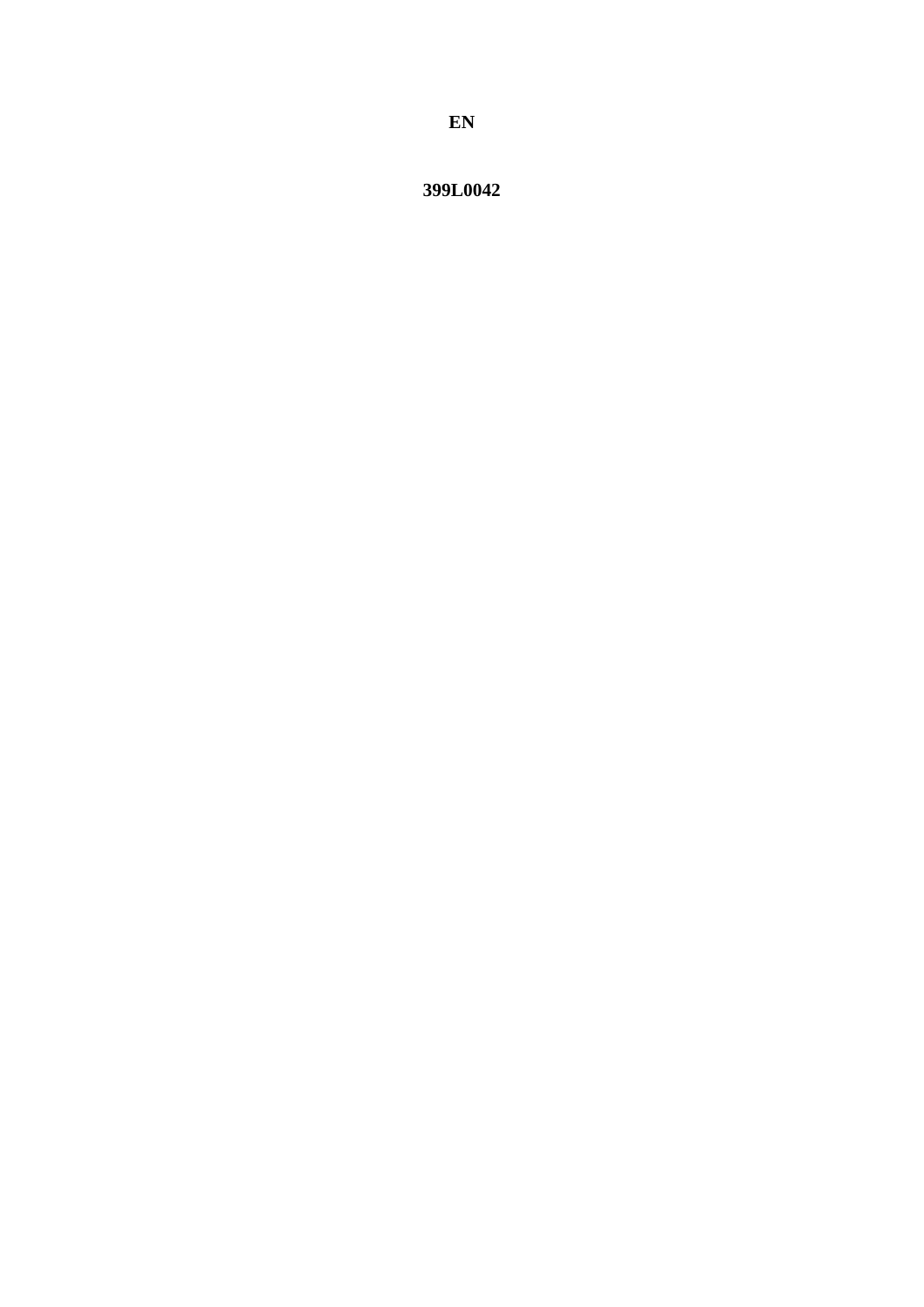## **DECISION OF THE EEA JOINT COMMITTEE No 88/2000**

## **of 27 October 2000**

# **amending Annex VII (Mutual Recognition of Professional Qualifications) to the EEA Agreement**

#### THE EEA JOINT COMMITTEE,

Having regard to the Agreement on the European Economic Area, as adjusted by the Protocol adjusting the Agreement on the European Economic Area, hereinafter referred to as 'the Agreement', and in particular Article 98 thereof,

Whereas:

- (1) Annex VII to the Agreement was amended by Decision of the EEA Joint Committee No [1](#page-1-0)90/1999 of 17 December 1999<sup>1</sup>.
- (2) Directive 1999/42/EC of the European Parliament and of the Council of 7 June 1999 establishing a mechanism for the recognition of qualifications in respect of the professional activities covered by the Directives of liberalisation and transitional measures and supplementing the general systems for the recognition of qualifications<sup>2</sup> is to be incorporated into the Agreement.
- (3) Directive 1999/42/EC of the European Parliament and of the Council repeals several acts which are incorporated in the Agreement and which are consequently to be repealed under the Agreement,

HAS DECIDED AS FOLLOWS:

#### *Article 1*

The following point shall be inserted after point 1a (Council Directive 92/51/EEC) in Annex VII to the Agreement:

'1b. **399 L 0042**: Directive 1999/42/EC of the European Parliament and of the Council of 7 June 1999 establishing a mechanism for the recognition of qualifications in respect of the professional activities covered by the Directives of liberalisation and transitional measures and supplementing the general systems for the recognition of qualifications (OJ L 201, 31.7.1999, p. 77).'

<span id="page-1-0"></span> $1 \over 2$  OJ L ...<br> $2 \over 2$  OJ L 201, 31.7.1999, p. 77.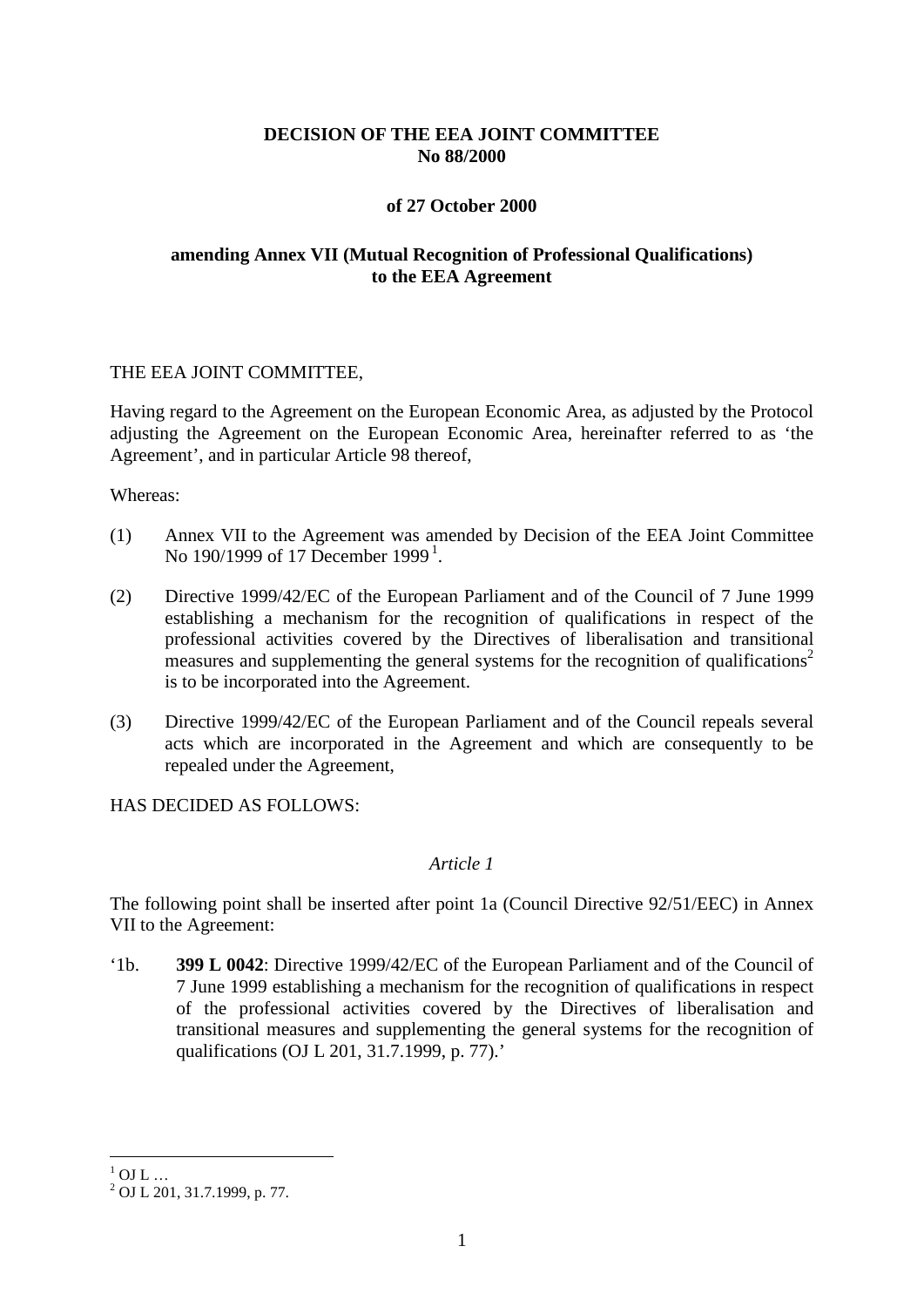The provisions of the Directive shall, for the purposes of the present Agreement, be read with the following adaptations:

The text of Article 1(1) shall be replaced by the following:

'This directive shall apply in respect of establishment or provision of services in the European Economic Area by the following natural persons and companies or firms (hereinafter called 'beneficiaries') who wish to pursue the activities listed in Annex A:

In respect of provision of services:

Nationals of EC Member States and EFTA States who are established within the European Economic Area,

companies or firms formed under the law of an EC Member State or an EFTA State and having the seat prescribed by their statutes or their centre of administration, or their main establishment situated within the European Economic Area, provided that where only that seat is situated within the European Economic Area their activity shows a real and continuous link with the economy of an EC Member State or an EFTA State; such link shall not be one of nationality, whether of the members of the company or firm, or of the persons holding managerial or supervisory posts therein, or of the holders of the capital,

subject to the condition that the service is carried out either personally by the person contracting to provide it or by one of his agencies or branches established in the European Economic Area.

In respect of establishment:

Nationals of EC Member States and EFTA States, and companies and firms formed under the law of an EC Member State or an EFTA State and having either the seat prescribed by their statutes, or their centre of administration, or their main establishment situated within the European Economic Area, who wish to establish themselves in order to pursue activities as self employed persons in an EC Member State or in an EFTA State; and

nationals of EC Member States and EFTA States who are established in an EC Member State or an EFTA State, and companies and firms as above, provided that, where only the seat prescribed by their statutes is situated within the European Economic Area, their activity shows a real and continuous link with the economy of an EC Member State or an EFTA State; such link shall not be one of nationality, whether of the members of the company or firm, or of the persons holding managerial or supervisory posts therein, or of the holders of the capital, who wish to set up agencies, branches or subsidiaries in an EC Member State or an EFTA State.'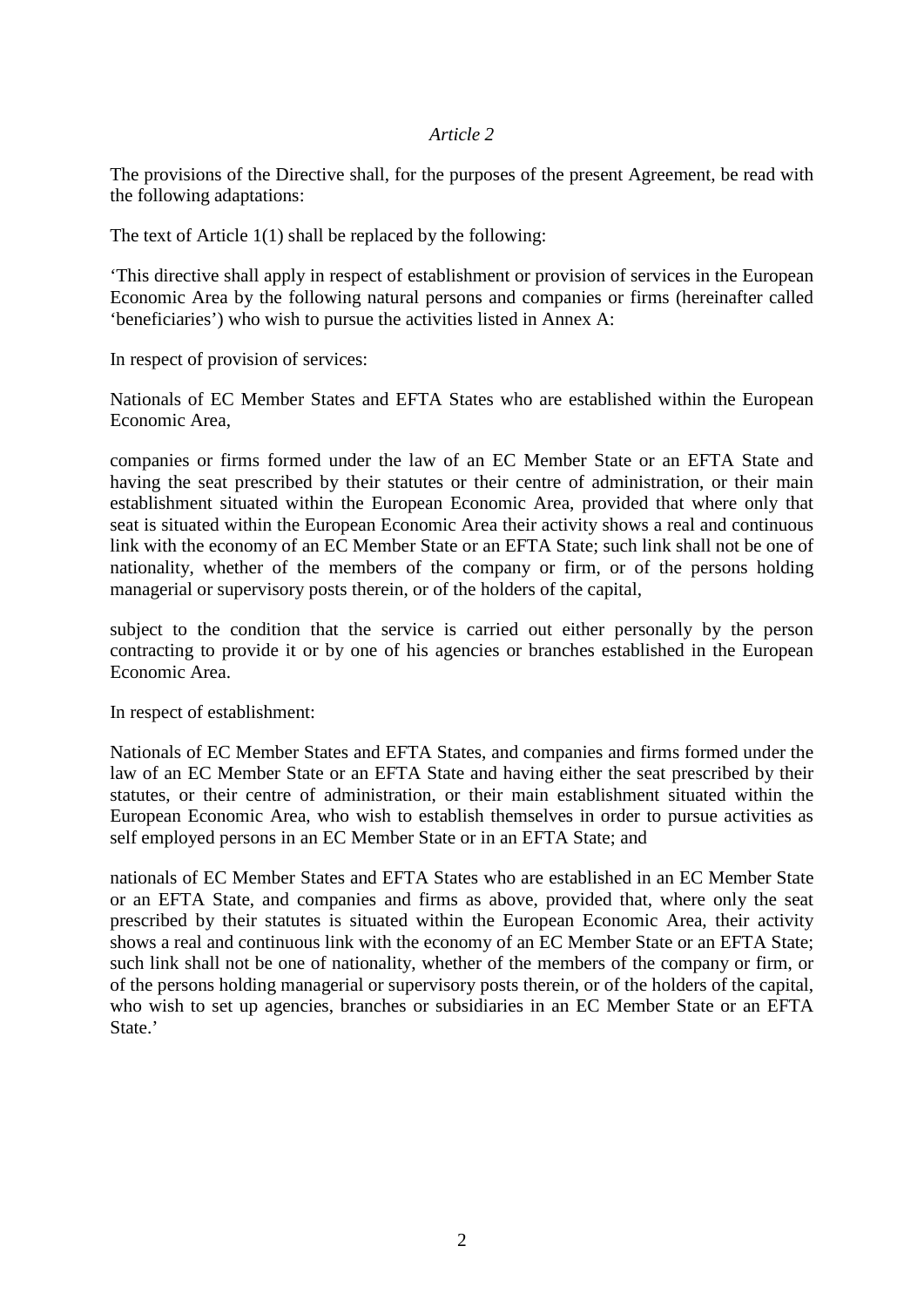The texts of, and the headings related to, the following points in Annex VII to the Agreement shall be deleted:

| Point 20 (Council Directive 64/222/EEC); |
|------------------------------------------|
| point 21 (Council Directive 64/223/EEC); |
| point 22 (Council Directive 64/224/EEC); |
| point 23 (Council Directive 68/363/EEC); |
| point 24 (Council Directive 68/364/EEC); |
| point 25 (Council Directive 70/522/EEC); |
| point 26 (Council Directive 70/523/EEC); |
| point 29 Council Directive 75/369/EEC);  |
| point 31 (Council Directive 64/427/EEC); |
| point 32 (Council Directive 64/429/EEC); |
| point 33 (Council Directive 64/428/EEC); |
| point 34 (Council Directive 66/162/EEC); |
| point 35 (Council Directive 68/365/EEC); |
| point 36 (Council Directive 68/366/EEC); |
| point 37 (Council Directive 69/82/EEC);  |
| point 38 (Council Directive 82/470/EEC); |
| point 39 (Council Directive 63/607/EEC); |
| point 40 (Council Directive 65/264/EEC); |
| point 41 (Council Directive 68/369/EEC); |
| point 42 (Council Directive 70/451/EEC); |
| point 43 (Council Directive 67/43/EEC);  |
| point 44 (Council Directive 68/367/EEC); |
| point 45 (Council Directive 68/368/EEC); |
| point 46 (Council Directive 75/368/EEC); |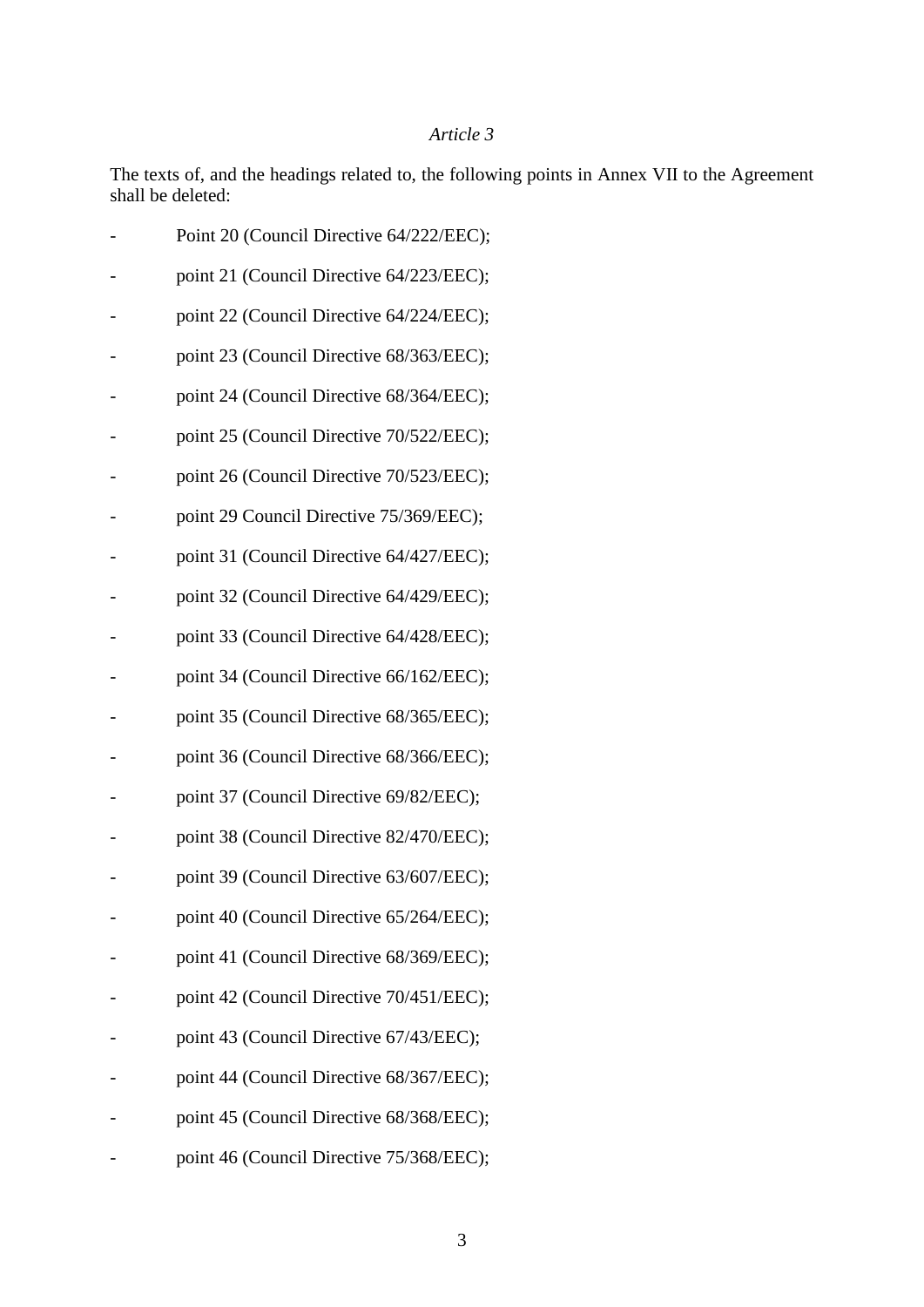- point 47 (Council Directive 82/489/EEC);
- point 48 (Council Directive 63/261/EEC);
- point 49 (Council Directive 63/262/EEC);
- point 50 (Council Directive 65/1/EEC);
- point 51 (Council Directive 67/530/EEC);
- point 52 (Council Directive 67/531/EEC);
- point 53 (Council Directive 67/532/EEC);
- point 54 (Council Directive 67/654/EEC);
- point 55 (Council Directive 68/192/EEC);
- point 56 (Council Directive 68/415/EEC);
- point 57 (Council Directive 71/18/EEC);
- point 72 (Recommandation de la Commission 65/77/CEE);
- point 73 (Recommandation de la Commission 65/76/CEE);
- point 74 (Recommandation de la Commission 69/174/CEE).

The texts of Directive 1999/42/EC of the European Parliament and of the Council in the Icelandic and Norwegian languages, to be published in the EEA Supplement to the *Official Journal of the European Communities*, shall be authentic.

# *Article 5*

This Decision shall enter into force on 28 October 2000, provided that all the notifications under Article 103(1) of the Agreement have been made to the EEA Joint Committee<sup>\*</sup>.

 <sup>\*</sup> Constitutional requirements indicated.